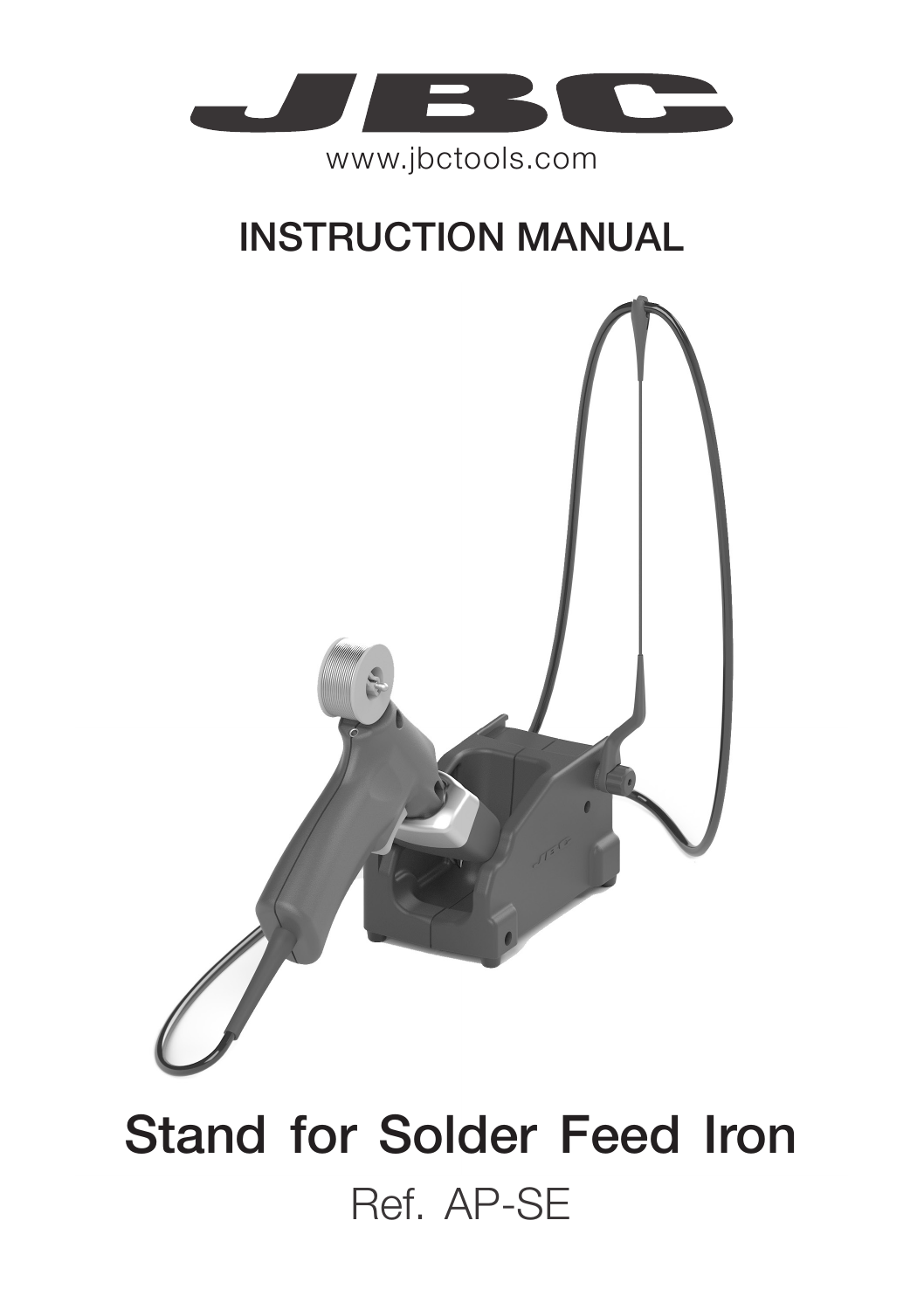#### Packing List

The following items are included:

Stand ............................................................ 1unit Ref. AP-SE

Stand Cable 1m..................................... 1 unit Ref. 0011283





Manual *..........................................................* 1 unit Ref. 0021653

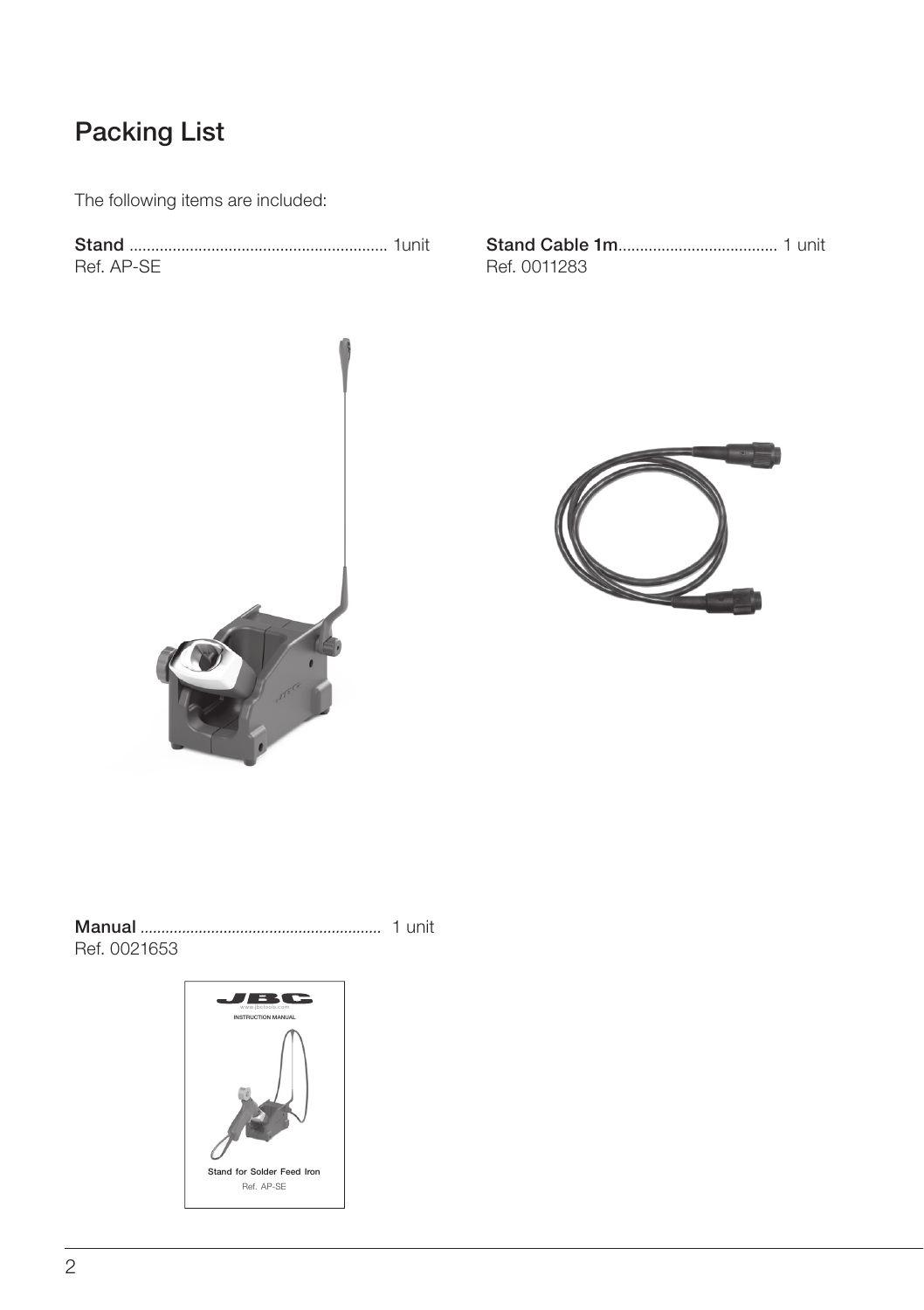

#### Features

Stand



Assembly: Cable Collector and Adjustable Tool Holder

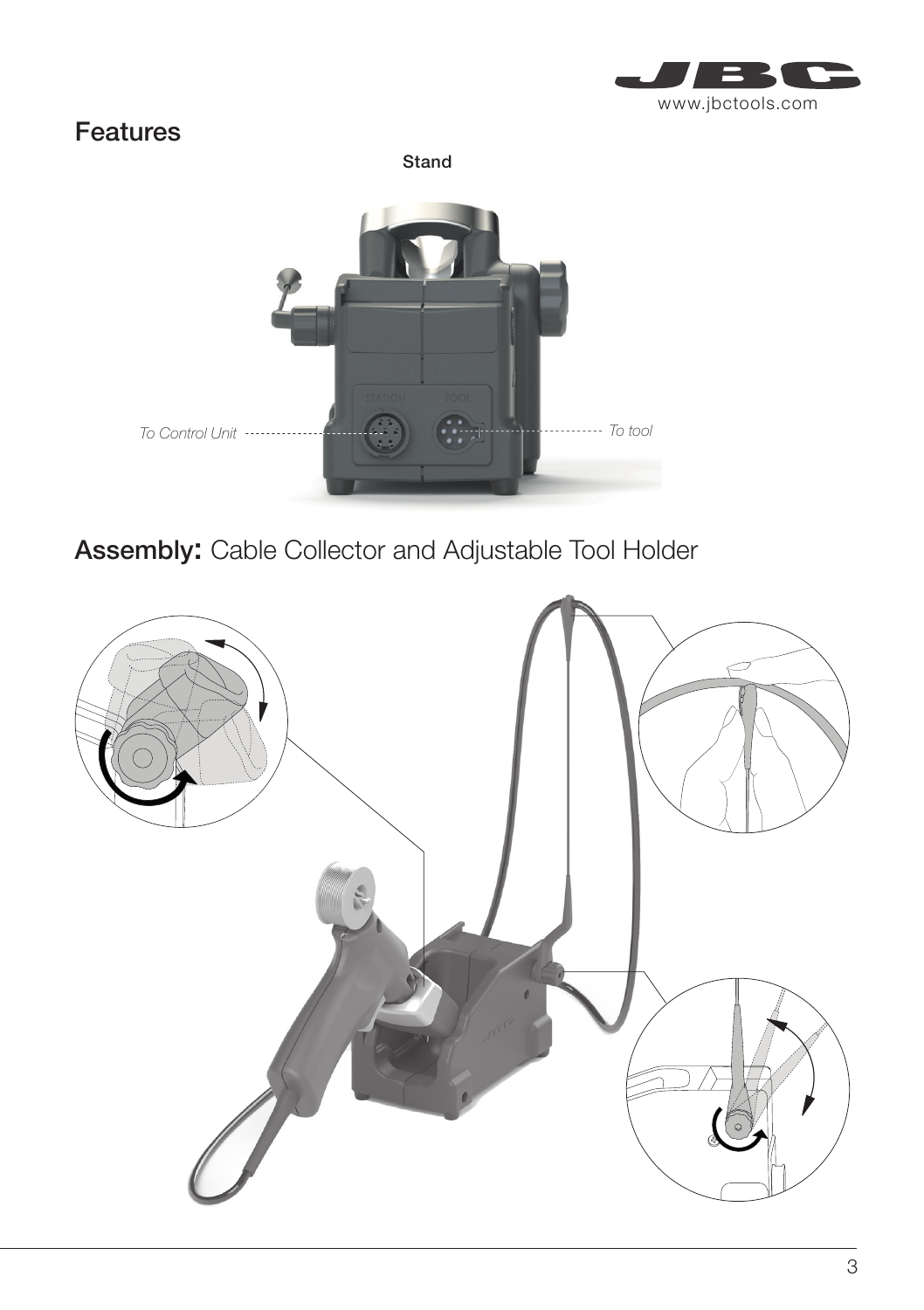### Accessories

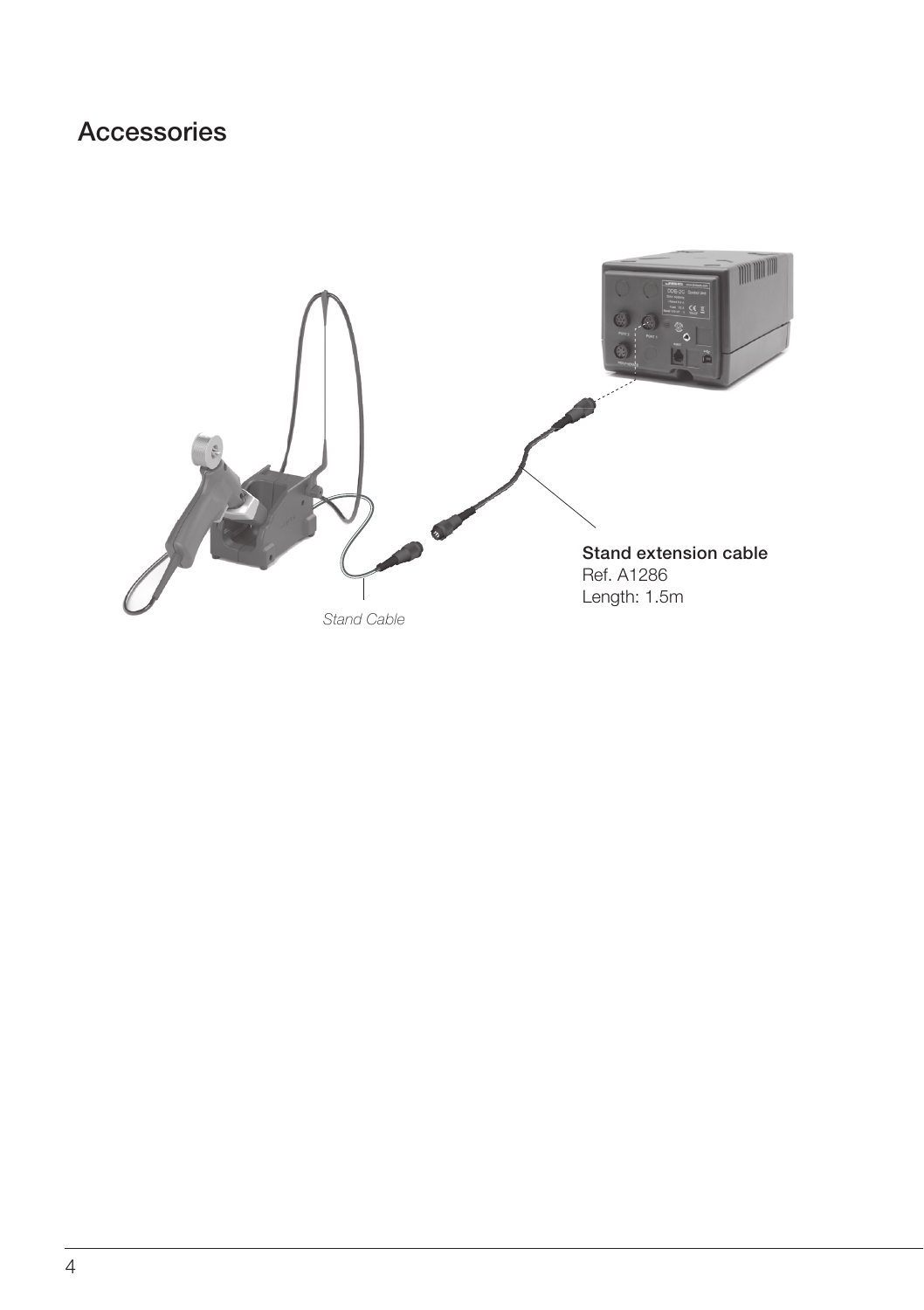

#### **Maintenance**

Before carrying out maintenance or storage, always unplug the stand from the station and the tool.

- Use a damp cloth to clean the stand. Alcohol can be used only when cleaning the metal parts.
- Check periodically that the metal parts of the tool/stand are clean so that the station can check the tool's status.
- Periodically check all cables and tube connections.
- Replace any defective or damaged parts. Use original JBC spare parts only.
- Repairs should only be performed by a JBC authorized technical service.

| Clean periodically |  |  |
|--------------------|--|--|
|                    |  |  |
|                    |  |  |
|                    |  |  |
|                    |  |  |
|                    |  |  |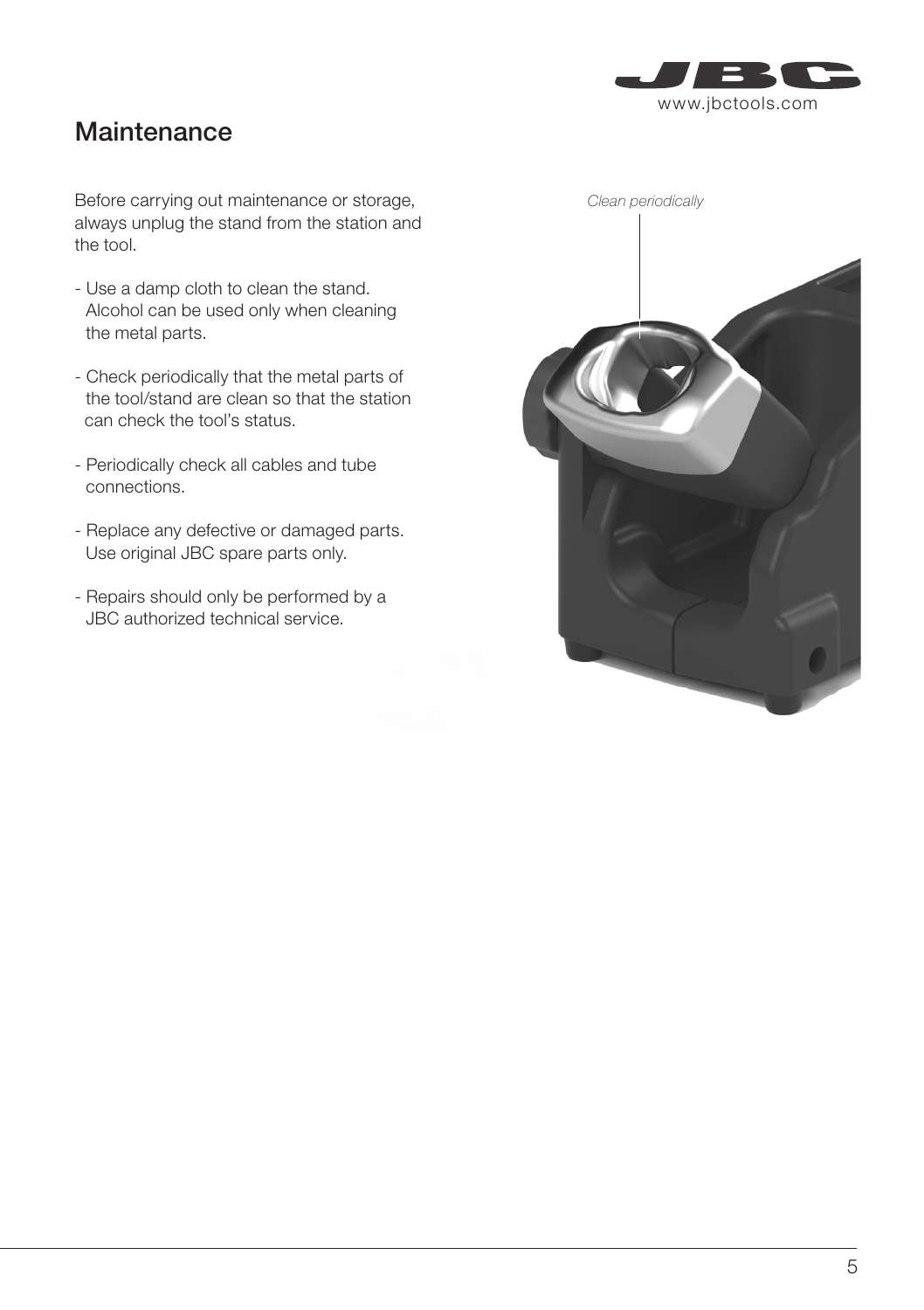### **Safety**



 It is imperative to follow safety guidelines to prevent electric shock, injury, fire or explosion.

- Do not use the stand for any other purpose than soldering or rework.
- The power cord must be plugged into approved bases. Be sure that it is properly grounded before use. When unplugging it, hold the plug, not the wire.
- Do not work on electrically live parts.
- The tool should be placed in the stand when not in use in order to activate the sleep mode. The soldering tip, the metal part of the tool and the stand may still be hot even when the station is turned off. Handle with care, including when adjusting the stand position.
- Avoid the contact of flux with skin or eyes to prevent irritation.
- Be careful with the fumes produced when soldering.
- Keep your workplace clean and tidy. Wear appropriate protection glasses and gloves when working to avoid personal harm.
- Utmost care must be taken with liquid tin waste which can cause burns.
- This appliance can be used by children over the age of eight and also persons with reduced physical, sensory or mental capabilities or lack of experience provided that they have been given adequate supervision or instruction concerning use of the appliance and understand the hazards involved. Children must not play with the appliance.
- Maintenance must not be carried out by children unless supervised.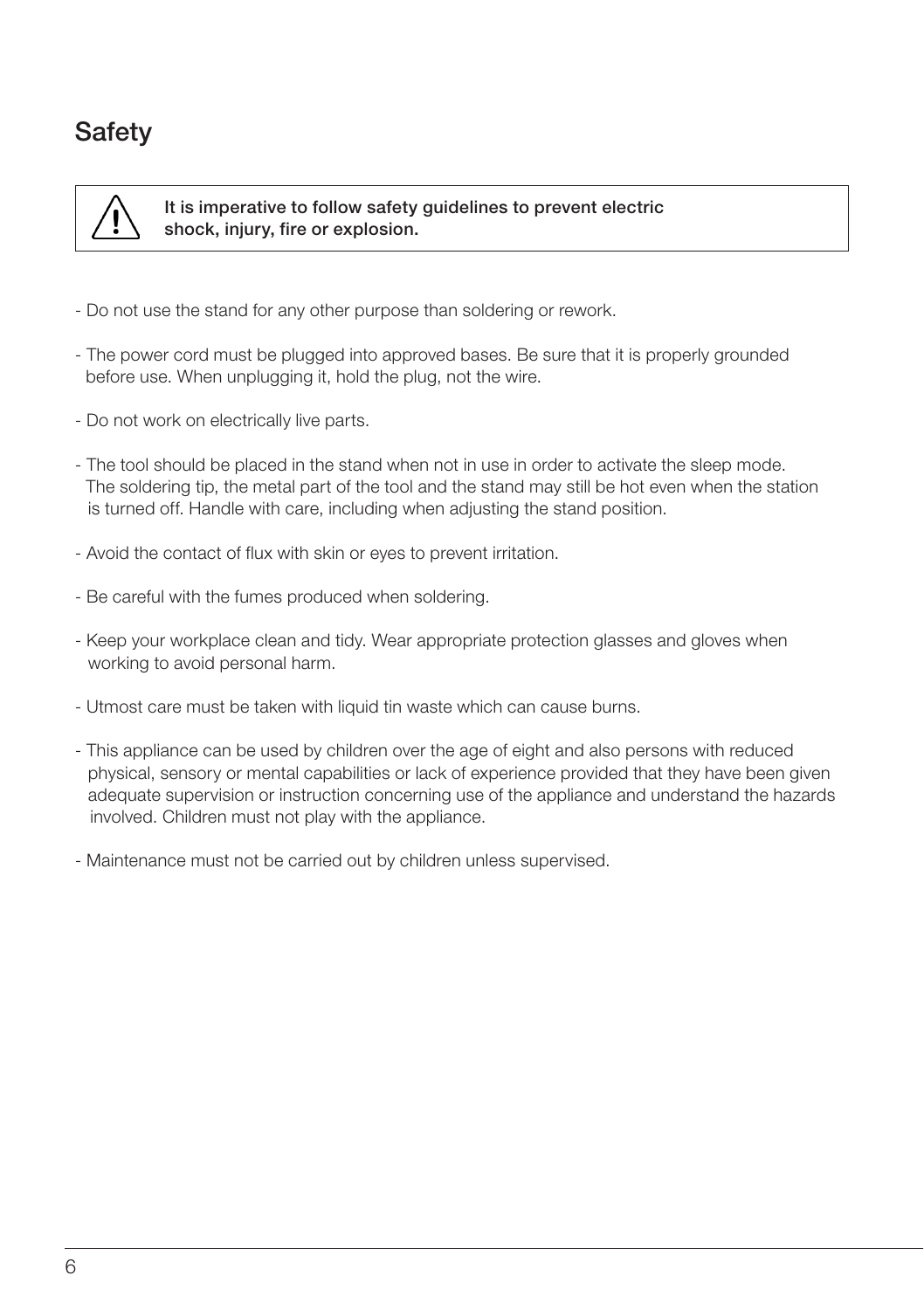

#### Notes